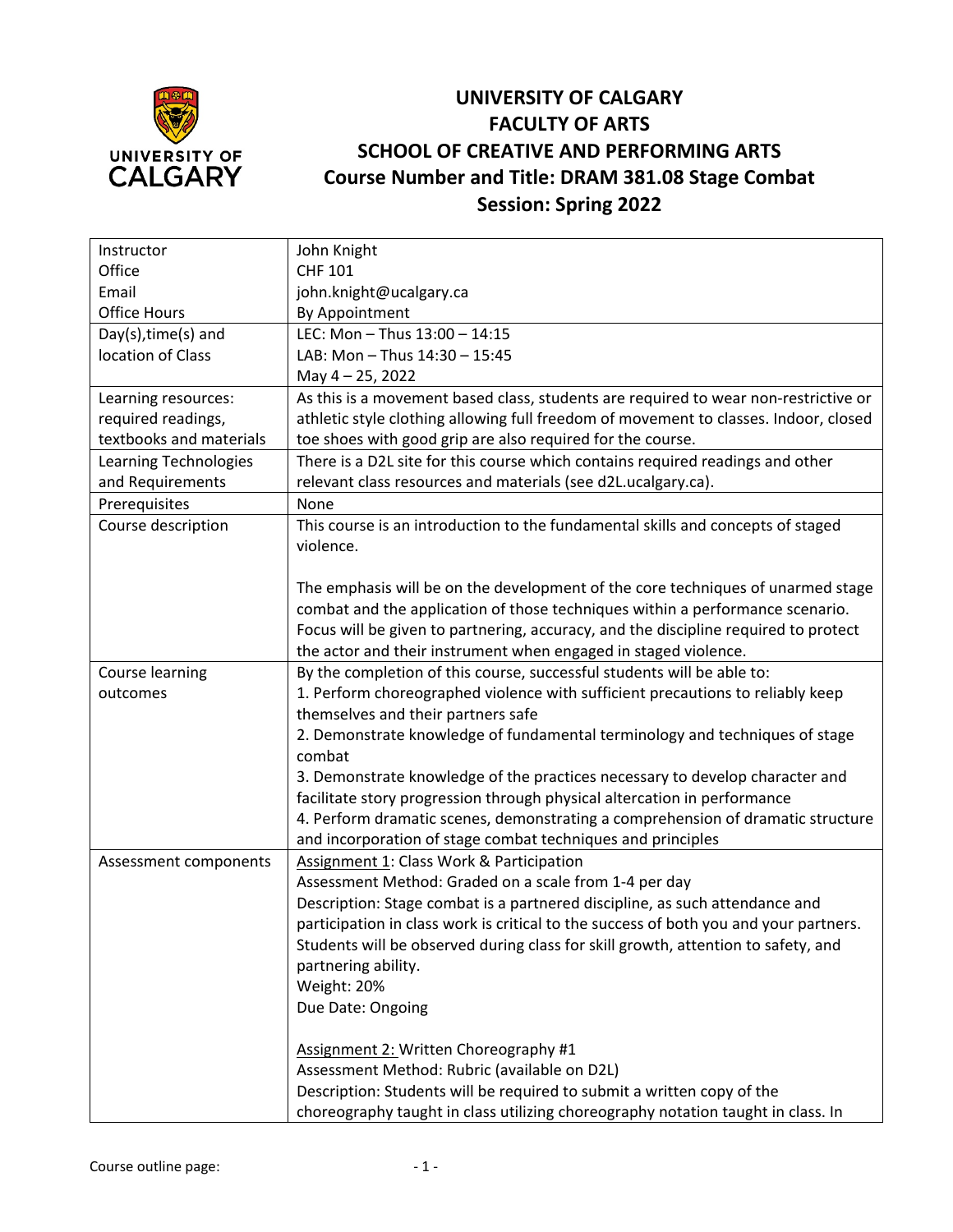|                         | addition to accurate notation, the written choreography will include character<br>objectives, actions, and notations on fighting cadence.<br>Weight: 15%<br>Due Date: May 10th                                                                                                                                                                                                                                                                                                    |
|-------------------------|-----------------------------------------------------------------------------------------------------------------------------------------------------------------------------------------------------------------------------------------------------------------------------------------------------------------------------------------------------------------------------------------------------------------------------------------------------------------------------------|
|                         | Assignment 3: Performance Assessment #1<br>Assessment Method: Rubric (available on D2L)<br>Description: In class performance examination consisting of the performance of an<br>assigned scene along with choreography learned in class. Assessment will be made<br>on the student's ability to successfully execute assigned choreography, attention<br>to safety, partnering ability, and commitment to the context of the scene.<br>Weight: 20%<br>Due Date: May 12th          |
|                         | Assignment 4: Written Choreography #2<br>Assessment Method: Rubric (available on D2L)<br>Description: Students will be required to submit a written copy of the<br>choreography taught in class utilizing choreography notation taught in class. In<br>addition to accurate notation, the written choreography will include character<br>objectives, actions, goals, strategies, tactics, and notations on fighting cadence.<br>Weight: 15%<br>Due Date: May 19th                 |
|                         | Assignment 5: Performance Assessment #2<br>Assessment Method: Rubric (available on D2L)<br>Description: In class performance examination consisting of the performance of a<br>chosen scene along with choreography learned in class. Assessment will be made<br>on the student's ability to successfully execute assigned choreography, attention<br>to safety, partnering ability, and commitment to the context of the scene.<br>Weight: 30%<br>Due Date: May 25 <sup>th</sup> |
| Assessment expectations | <b>Guidelines for Submitting Assignments:</b><br>Performance assessments are conducted in class with a partner.<br>Written work is to be handed in as hard copy or through D2L. Any references in<br>written work should adhere to MLA format.                                                                                                                                                                                                                                    |
|                         | <b>Missed or Late Assignments:</b><br>Due to the condensed nature of the course late assignments will not be accepted.<br>Attendance and Participation Expectations:<br>A significant part of your grade is based on participation. Participation means not                                                                                                                                                                                                                       |
|                         | only showing up for class, but also attending to the material at hand with effort<br>and engagement.<br>With regard to participation, classes are considered equivalent to assignments.                                                                                                                                                                                                                                                                                           |
|                         | Thus, any absences per term will have an adverse effect on your final grade.<br>If you miss more than two classes, you have the potential to fail the course.<br>If you show up late for or leave early from class, this will be counted as half an<br>absence.                                                                                                                                                                                                                   |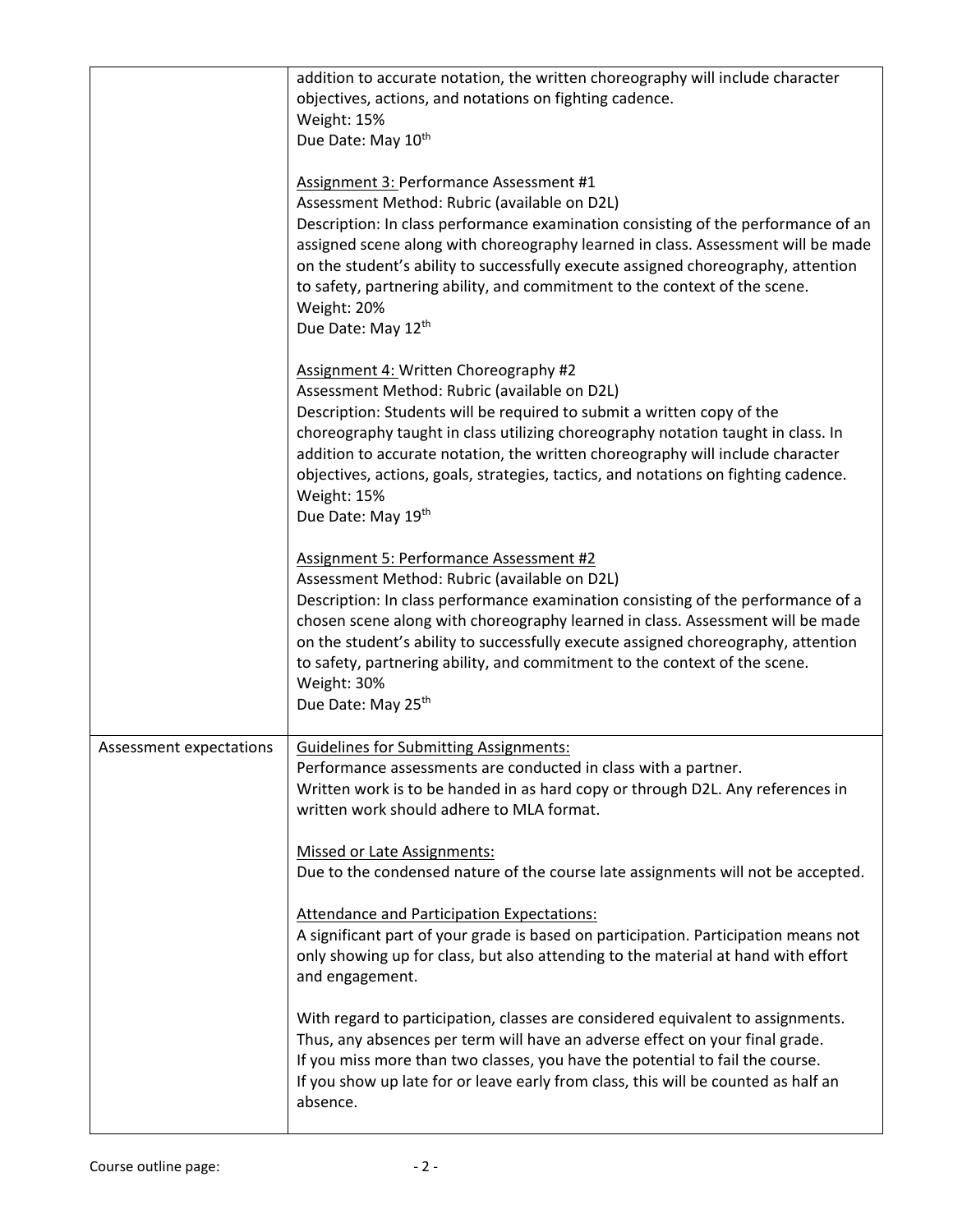|                                   | If for some reason you are feeling unwell during class time, a substitute form of<br>participation may be arranged. It is best that you do not attend class if you are sick<br>and possibly contagious. Consideration will be given to absence due to illness on a<br>case by case basis.<br>Students are responsible for any and all material missed during an absence.<br><b>Expectations for Writing:</b><br>Writing skills are important to academic study across all disciplines. Consequently,<br>instructors may use their assessment of writing quality as a factor in the evaluation<br>of student work. Please refer to the Undergraduate Calendar E.2 Writing Across<br>the Curriculum policy for details.                                                                                                                                                                                                                                                                                                                                                                                                                               |
|-----------------------------------|-----------------------------------------------------------------------------------------------------------------------------------------------------------------------------------------------------------------------------------------------------------------------------------------------------------------------------------------------------------------------------------------------------------------------------------------------------------------------------------------------------------------------------------------------------------------------------------------------------------------------------------------------------------------------------------------------------------------------------------------------------------------------------------------------------------------------------------------------------------------------------------------------------------------------------------------------------------------------------------------------------------------------------------------------------------------------------------------------------------------------------------------------------|
| Grading scale                     | For the course as a whole, letter grades should be understood as follows, as<br>outlined in section F.1.Grading System and Transcripts of the Calendar:<br>https://www.ucalgary.ca/pubs/calendar/current/f-1.html.<br>A grade of "C-" or below may not be sufficient for promotion or graduation, see<br>$\bullet$<br>specific faculty regulations.<br>The number of "D" and "D+" grades acceptable for credit is subject to specific<br>$\bullet$<br>undergraduate faculty promotional policy.<br>The following numerical rubric will be applied:<br>$\bullet$<br>A+ 96-100 A 92-95.9<br>A- 88-91.9<br>B+ 84-87.9 B 80-83.9<br>B- 76-79.9<br>C+ 73-75.9 C 70-72.9<br>C- 67-69.9<br>D+ 64-66.9 D 60-63.9<br>$0 - 59.9$<br>F.                                                                                                                                                                                                                                                                                                                                                                                                                        |
| <b>Academic Accommodation</b>     | It is the student's responsibility to request academic accommodations according to the<br>University policies and procedures listed below. The Student Accommodations policy is<br>available at https://ucalgary.ca/student-services/access/prospective-students/academic-<br>accommodations.<br>Students needing an accommodation based on disability or medical concerns should<br>contact Student Accessibility Services (SAS) in accordance with the Procedure for<br>Accommodations for Students with Disabilities (https://www.ucalgary.ca/legal-<br>services/sites/default/files/teams/1/Policies-Accommodation-for-Students-with-<br>Disabilities-Procedure.pdf).<br>Students who require an accommodation in relation to their coursework or to fulfill<br>requirements for a graduate degree, based on a Protected Ground other than Disability<br>should communicate this need in writing to their Instructor.<br>SAS will process the request and issue letters of accommodation to instructors. For<br>additional information on support services and accommodations for students with<br>disabilities, visit www.ucalgary.ca/access/. |
| Academic integrity,<br>plagiarism | Academic Misconduct refers to student behavior which compromises proper assessment of<br>a student's academic activities and includes: cheating; fabrication; falsification; plagiarism;<br>unauthorized assistance; failure to comply with an instructor's expectations regarding<br>conduct required of students completing academic assessments in their courses; and<br>failure to comply with exam regulations applied by the Registrar.<br>For information on the Student Academic Misconduct Policy and Procedure please visit:<br>https://www.ucalgary.ca/legal-services/sites/default/files/teams/1/Policies-Student-<br>Academic-Misconduct-Policy.pdf and https://www.ucalgary.ca/legal-<br>services/sites/default/files/teams/1/Policies-Student-Academic-Misconduct-<br>Procedure.pdf. Additional information is available on the Academic Integrity Website<br>at https://ucalgary.ca/student-services/student-success/learning/academic-integrity.                                                                                                                                                                                   |